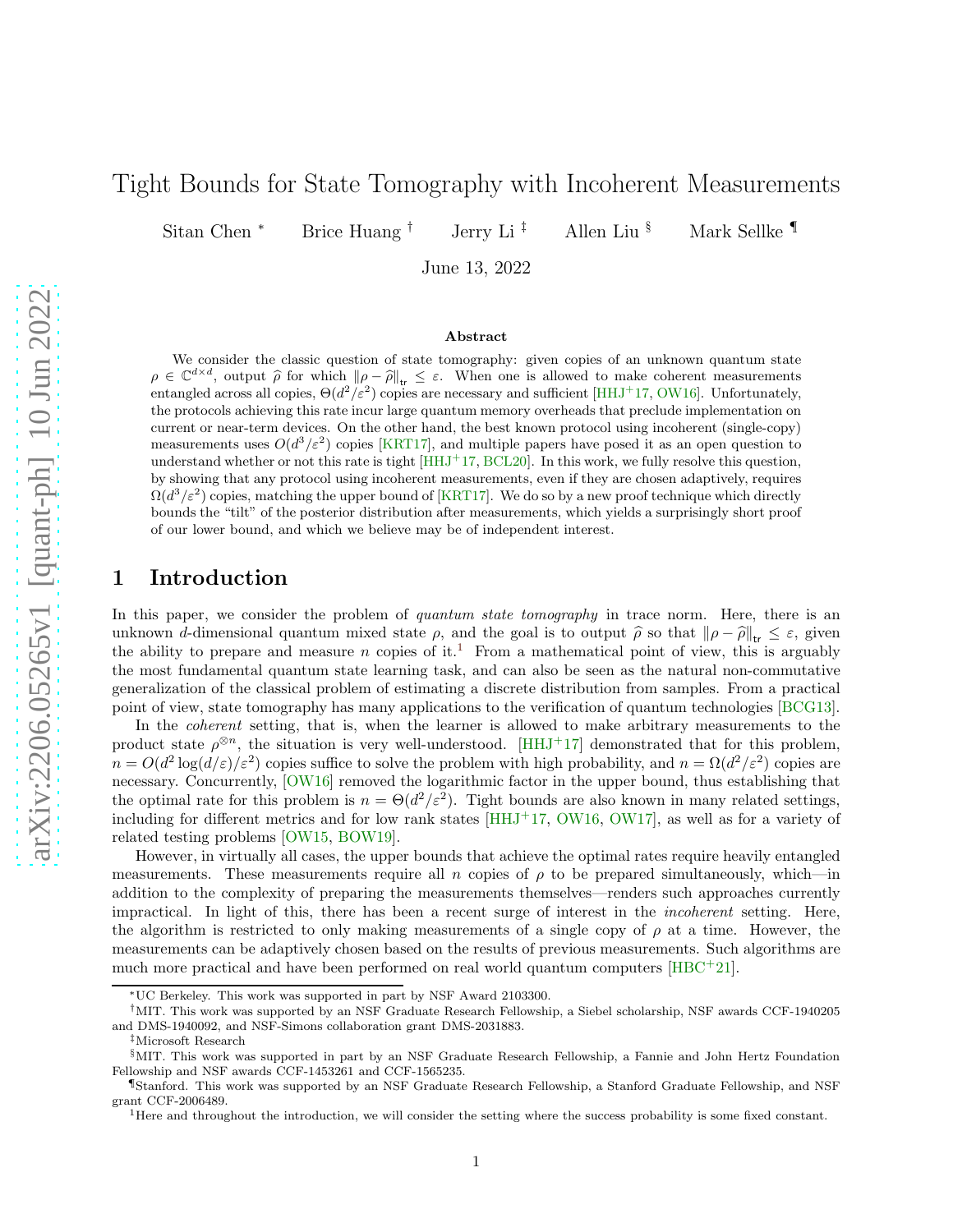For a variety of other problems in quantum learning, there has been a tremendous amount of recent success in characterizing the copy complexity of learning with incoherent measurements. For instance, tight bounds are now known for a number of related tasks such as mixedness testing and identity testing [\[BCL20,](#page-7-3) [CLO21,](#page-7-8) [CHLL22\]](#page-7-9), shadow tomography [\[HKP21,](#page-7-10) [CCHL22,](#page-7-11) [CCHL21\]](#page-7-12), and purity testing and related channel distinguishing tasks [\[ACQ22,](#page-6-1) [CCHL22\]](#page-7-11).

In contrast, for state tomography, progress has been slow in understanding the incoherent setting. The best upper bound is due to [\[KRT17\]](#page-7-2), who demonstrated that  $O(d^3/\varepsilon^2)$  copies suffice, but the best lower bound against general incoherent measurements is the aforementioned lower bound of  $n = \Omega(d^2/\varepsilon^2)$  due to [\[HHJ](#page-7-0)<sup>+</sup>17] against general (coherent) measurements. When the measurements are additionally assumed to be non-adaptively chosen, that is, fixed ahead of time, then  $[HHJ^+17]$  showed that  $n = \Omega(d^3/\varepsilon^2)$  copies are necessary. However, their techniques are very tailored to the non-adaptive case, and it is not clear how to extend them to adaptively chosen incoherent measurements, which seems to be a much more challenging setting. Indeed, understanding the power of adaptive but incoherent measurements for quantum tomography has been posed as an open question by multiple papers  $[HHJ^+17, BCL20]$  $[HHJ^+17, BCL20]$ .

Our Results. In this paper, we fully resolve the copy complexity of quantum state tomography with (potentially adaptively chosen) incoherent measurements. Our main result is the following:

**Theorem 1** (Informal, see Theorem [8\)](#page-5-0). With incoherent measurements,  $\Theta(d^3/\varepsilon^2)$  copies are necessary and sufficient for tomography of d-dimensional states to  $\varepsilon$  error in trace distance.

The main contribution of our work is a proof of the lower bound stating that  $\Omega(d^3/\varepsilon^2)$  copies are necessary to solve this problem. Combining this with the matching upper bound of [\[KRT17\]](#page-7-2) yields the full theorem. This fully resolves open questions of [\[HHJ](#page-7-0)<sup>+</sup>17, [BCL20\]](#page-7-3).

At a high level, the difficulty with proving lower bounds for state tomography with incoherent measurements is that essentially all the existing lower bound frameworks in the literature were fundamentally for testing problems. In such settings, it suffices to demonstrate hardness for a point-versus-mixture distinguishing task, where the goal is to distinguish between the case where the unknown mixed state is a single point versus the case where it is drawn from a mixture over alternate hypotheses. Such a setup is mathematically nice because the resulting likelihood ratios have a (relatively) simple multilinear form. However, for learning tasks, no such reduction exists; indeed, it is more natural to demonstrate hardness for a mixture-versusmixture distinguishing task, but here the resulting likelihood ratios are much more complicated. Indeed, this phenomena seems to appear more generally in variety of other (classical) learning settings, see e.g. [\[SW20\]](#page-7-13).

We avoid this by directly bounding how much information the algorithm can learn from incoherent measurements, a technique which we believe may be of independent interest. We demonstrate that, for a carefully chosen prior on mixed states, the posterior distribution of the algorithm after  $o(d^3/\varepsilon^2)$  incoherent measurements is anti-concentrated around the true mixed state. It is perhaps surprising that we are able to directly bound the behavior of the posterior distribution, but it turns out that the "tilt" caused by the measurements can be upper bounded "by hand", and then the required anti-concentration follows from classical results in random matrix theory. An additionally nice feature of this approach is that the resulting proof is incredibly short—indeed, the entire proof fits in essentially 4 pages!

Additional Related Work. Apart from the aforementioned bounds for state tomography and quantum state testing, there have also been lower bounds in the incoherent setting when the measurements are partially adaptive or come from a set of bounded size [\[Low21\]](#page-7-14), and when the measurements are Pauli [\[FGLE12\]](#page-7-15).

We also note there is a large literature on understanding the power that adaptivity affords for tomography in the *asymptotic* setting, and under the error metric of infidelity rather than trace distance [\[BBG](#page-6-2)+06, [HM08,](#page-7-16) [MRD](#page-7-17)<sup>+</sup>13, FBK15. These works focus on the regime where  $d = O(1)$  and essentially show that the dependence of the copy complexity on the inverse error is linear when the incoherent measurements can be adaptive but only quadratic when they must be non-adaptive.

### 2 Preliminaries

Throughout, let  $\rho$  denote the unknown state.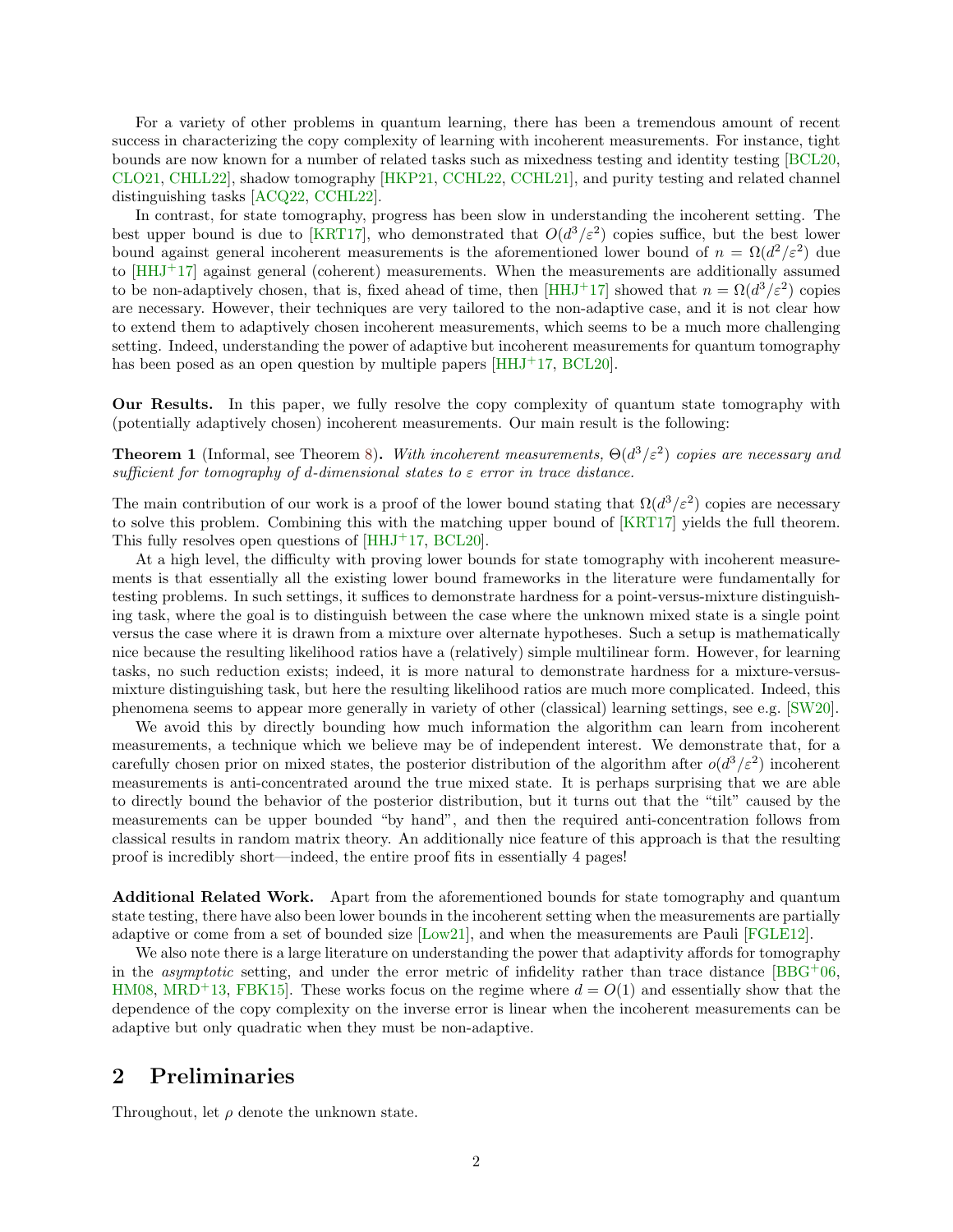Measurements. We now define the standard measurement formalism, which is the way algorithms are allowed to interact with the unknown quantum state  $\rho$ .

**Definition 2** (Positive operator valued measurement (POVM), see e.g. [\[NC02\]](#page-7-19)). A positive operator valued measurement M is a finite collection of psd matrices  $\mathcal{M} = \{M_z\}_{z \in \mathcal{Z}}$  satisfying  $\sum_z M_z = I_d$ . When a state  $\rho$ is measured using  $\mathcal{M}$ , we get a draw from a classical distribution over Z, where we observe z with probability  $tr(\rho M_z)$ . Afterwards, the quantum state is destroyed.

Incoherent Measurements. Next, we formally define what we mean by an algorithm that uses incoherent measurements. Intuitively, such an algorithm operates as follows: given n copies of  $\rho$ , it iteratively measures the i-th copy using a POVM (which could depend on the results of previous measurements), records the outcome, and then repeats this process on the  $(i + 1)$ -th copy. After having performed all n measurements, it must output an estimate of the true state based on the (classical) sequence of outcomes it has received. More formally, such an algorithm can be represented as a tree:

<span id="page-2-0"></span>**Definition 3** (Tree representation, see e.g. [\[CCHL22\]](#page-7-11)). Fix an unknown d-dimensional mixed state  $\rho$ . An algorithm for state tomography that only uses n incoherent, possibly adaptive, measurements of  $\rho$  can be expressed as a pair  $(\mathcal{T}, \mathcal{A})$ , where  $\mathcal T$  is a rooted tree  $\mathcal T$  of depth n satisfying the following properties:

- Each node is labeled by a string of vectors  $\mathbf{x} = (x_1, \ldots, x_t)$ , where each  $x_i$  corresponds to measurement outcome observed in the i-th step.
- Each node x is associated with a probability  $p^{\rho}(x)$  corresponding to the probability of observing x over the course of the algorithm. The probability for the root is 1.
- At each non-leaf node, we measure  $\rho$  using a rank-1 POVM  $\{\omega_x d \cdot xx^{\dagger}\}_x$  to obtain classical outcome  $x \in \mathbb{S}^{d-1}$ . The children of x consist of all strings  $x' = (x_1, \ldots, x_t, x)$  for which x is a possible POVM outcome.
- If  $x' = (x_1, \ldots, x_t, x)$  is a child of  $x$ , then

$$
p^{\rho}(\boldsymbol{x}') = p^{\rho}(\boldsymbol{x}) \cdot \omega_x d \cdot x^{\dagger} \rho x \,. \tag{1}
$$

• Every root-to-leaf path is length-n. Note that  $\mathcal T$  and  $\rho$  induce a distribution over the leaves of  $\mathcal T$ .

A is a randomized algorithm that takes as input any leaf x of T and outputs a state  $A(x)$ . The output of  $(\mathcal{T}, \mathcal{A})$  upon measuring n copies of a state  $\rho$  is the random variable  $\mathcal{A}(\bm{x})$ , where  $\bm{x}$  is sampled from the aforementioned distribution over the leaves of  $\mathcal T$ .

We briefly note that in this definition, we assume that the POVMs are always rank-1. It is a standard fact that this is without loss of generality (see e.g. [\[CCHL22,](#page-7-11) Lemma 4.8]).

# 3 Proof of Hardness Result

We construct the following hard distribution of quantum states. Let  $U \subseteq \mathbb{R}^{d \times d}$  be the set of symmetric matrices with trace 1 and  $U_0 \subseteq \mathbb{R}^{d \times d}$  be the set of symmetric matrices with trace 0. These are affine subspaces of  $\mathbb{R}^{d \times d}$ . They inherit the inner product of  $\mathbb{R}^{d \times d}$ , which defines Lebesgue measures Leb<sub>U</sub> and  $\mathsf{Leb}_{U_0}$  on these spaces.

Set  $\sigma = \frac{1}{100}$ . Consider the distribution  $\mu$  on U with density

$$
\mu(\rho)=\frac{1}{Z}\exp\left(-\frac{d^3}{4\sigma^2}\left\|\rho-\frac{1}{d}I_d\right\|_F^2\right)\mathbbm{1}\left\{\left\|\rho-\frac{1}{d}I_d\right\|_{\text{op}}\leq\frac{4\sigma}{d}\right\},
$$

w.r.t. Leb<sub>U</sub>, where Z is a normalizing constant. Equivalently, a sample  $\rho \sim \mu$  can be generated by  $\rho =$  $\frac{1}{d}(I_d + \sigma G)$ , where G is a  $d \times d$  GOE matrix conditioned on Tr(G) = 0,  $||G||_{op} \leq 4$ . Note that all such matrices are clearly psd and thus valid quantum states. Further, say  $\rho$  is good if  $\|\rho - \frac{1}{d}I_d\|_{op} \leq \frac{3\sigma}{d}$ , i.e.  $||G||_{op} \leq 3$ . By [\[CHLL22,](#page-7-9) Lemma 6.2],  $\rho \sim \mu$  is good with probability  $1 - e^{-\Omega(d)}$ .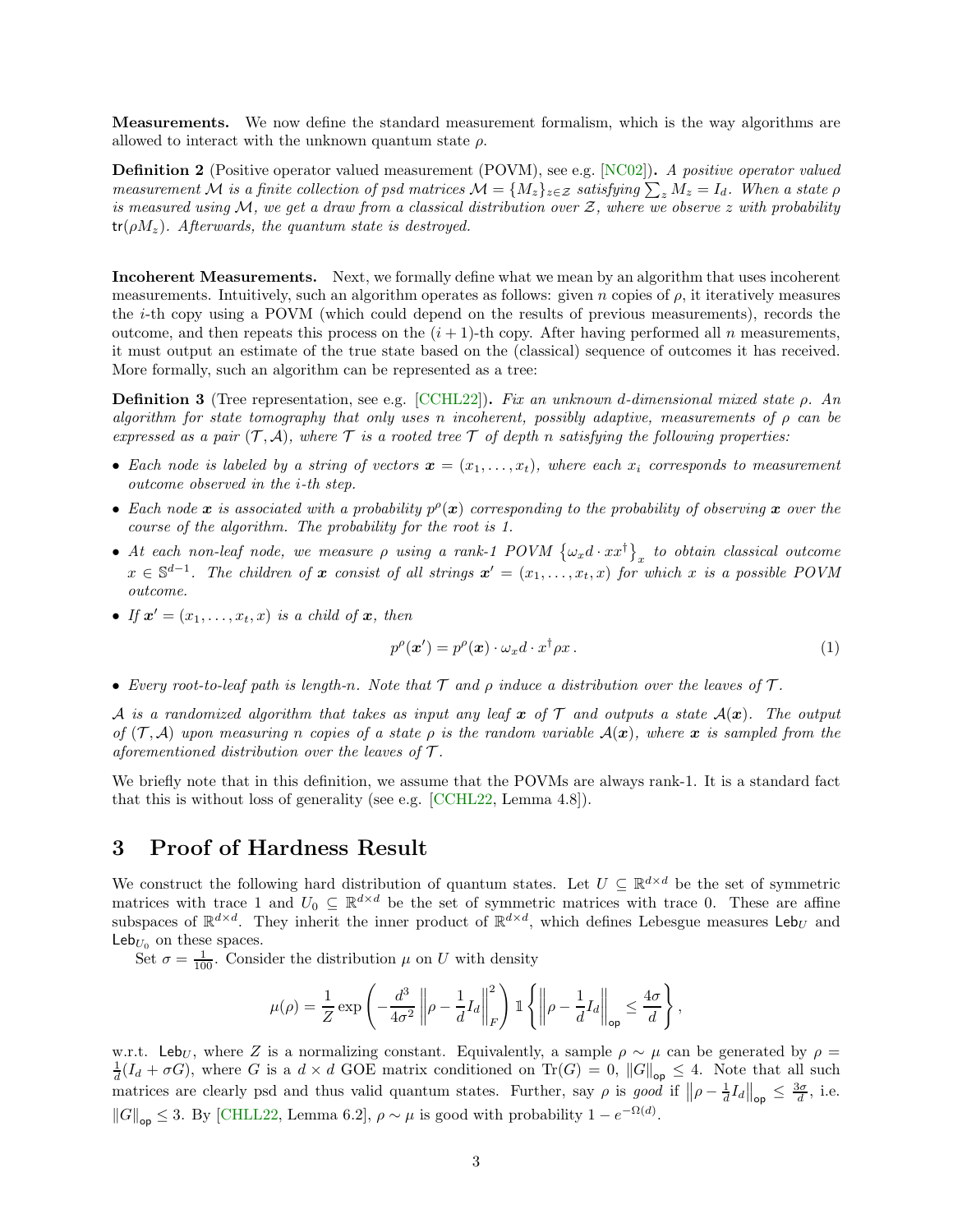Fix a tomography algorithm  $(\mathcal{T}, \mathcal{A})$  as in Definition [3,](#page-2-0) and let  $\mathcal{T}_{\rho}$  denote the distribution over observation sequences  $\boldsymbol{x} = (x_1, \ldots, x_n)$  when  $\mathcal T$  is run on state  $\rho$ . Note that for any states  $\rho, \rho'$ , the Radon-Nikodym derivative

$$
\frac{\mathrm{d}\mathcal{T}_\rho}{\mathrm{d}\mathcal{T}_{\rho'}}(\boldsymbol{x}) = \prod_{i=1}^n \frac{x_i^\dagger \rho x_i}{x_i^\dagger \rho' x_i}
$$

is well defined. So, for any quantum state  $\rho'$ , the posterior distribution of  $\rho$  given observations x has density

$$
\nu_{\boldsymbol{x}}(\rho) = \frac{1}{Z_{\boldsymbol{x}}} \frac{\mathrm{d} \mathcal{T}_{\rho}}{\mathrm{d} \mathcal{T}_{\rho'}}(\boldsymbol{x}) \mu(\rho), \qquad Z_{\boldsymbol{x}} = \int_U \frac{\mathrm{d} \mathcal{T}_{\rho}}{\mathrm{d} \mathcal{T}_{\rho'}}(\boldsymbol{x}) \mu(\rho) \, \mathrm{d} \mathsf{Leb}_U(\rho).
$$

The main technical component is proving the following result about anti-concentration of the posterior distribution.

**Definition 4.** Let  $B(\rho, \varepsilon)$  denote the ball  $\{\rho' \in U : ||\rho' - \rho||_{\text{tr}} \leq \varepsilon\}.$ 

<span id="page-3-2"></span>**Theorem 5.** Suppose  $d \gg 1$ ,  $\varepsilon \leq \varepsilon_0$  for an absolute constant  $\varepsilon_0$ , and  $n \ll d^3/\varepsilon^2$ . Let  $\rho_0 \sim \mu$ ; on the event that  $\rho_0$  is good, the following holds. If  $\mathbf{x} \sim \mathcal{T}_{\rho_0}$ , there is an event  $S_{\rho_0} \in \sigma(\mathbf{x})$  with  $\mathbb{P}(\mathbf{x} \in S_{\rho_0}) \geq 1 - \exp(-d^2)$ on which  $\nu_{\mathbf{x}}(B(\rho_0, \varepsilon)) \ll 1$ .

*Proof.* Note that for all  $\rho \in \text{supp}(\mu)$ ,

$$
0 \le \frac{d^3}{4\sigma^2} \left\| \rho - \frac{1}{d}I \right\|_F^2 \le \frac{d^4}{4\sigma^2} \left\| \rho - \frac{1}{d}I \right\|_{\mathsf{op}}^2 \le 4d^2,
$$

so for any  $\rho, \rho' \in \mathsf{supp}(\mu), \mu(\rho)/\mu(\rho') \geq \exp(-4d^2)$ .

Let C be a sufficiently large constant we will set later, and let  $\varepsilon_0 = \sigma/C$ . Then,

$$
\nu_{\mathbf{x}}(B(\rho_{0},\varepsilon))^{-1} = \frac{\int_{U} \frac{\mathrm{d}\mathcal{T}_{\rho}}{\mathrm{d}\mathcal{T}_{\rho_{0}}}(\mathbf{x})\mu(\rho) \,\mathrm{d}\mathbf{L}\mathbf{e}b_{U}(\rho)}{\int_{B(\rho_{0},\varepsilon)} \frac{\mathrm{d}\mathcal{T}_{\rho}}{\mathrm{d}\mathcal{T}_{\rho_{0}}}(\mathbf{x})\mu(\rho) \,\mathrm{d}\mathbf{L}\mathbf{e}b_{U}(\rho)} \ge \frac{\int_{B(\rho_{0},C\varepsilon)} \frac{\mathrm{d}\mathcal{T}_{\rho}}{\mathrm{d}\mathcal{T}_{\rho_{0}}}(\mathbf{x})\mu(\rho) \,\mathrm{d}\mathbf{L}\mathbf{e}b_{U}(\rho)}{\int_{B(\rho_{0},\varepsilon)} \frac{\mathrm{d}\mathcal{T}_{\rho}}{\mathrm{d}\mathcal{T}_{\rho_{0}}}(\mathbf{x})\mu(\rho) \,\mathrm{d}\mathbf{L}\mathbf{e}b_{U}(\rho)}
$$
\n
$$
\ge \exp(-4d^{2})\frac{\int_{B(\rho_{0},C\varepsilon)} \frac{\mathrm{d}\mathcal{T}_{\rho}}{\mathrm{d}\mathcal{T}_{\rho_{0}}}(\mathbf{x})\mathbbm{1}\left\{\left\|\rho-\frac{1}{d}I_{d}\right\|_{\text{op}}\le\frac{4\sigma}{d}\right\} \,\mathrm{d}\mathbf{L}\mathbf{e}b_{U}(\rho)}{\int_{B(\rho_{0},\varepsilon)} \frac{\mathrm{d}\mathcal{T}_{\rho}}{\mathrm{d}\mathcal{T}_{\rho_{0}}}(\mathbf{x})\mathbbm{1}\left\{\left\|\rho-\frac{1}{d}I_{d}\right\|_{\text{op}}\le\frac{4\sigma}{d}\right\} \,\mathrm{d}\mathbf{L}\mathbf{e}b_{U}(\rho)}.
$$
\n(2)

Note that

<span id="page-3-1"></span><span id="page-3-0"></span>
$$
\mathbb{E}_{{\bm x}\sim\mathcal{T}_{\rho_0}}\frac{\mathrm{d} T_{\rho}}{\mathrm{d} T_{\rho_0}}({\bm x})=1
$$

for all  $\rho$ . By Markov's inequality, with probability at least  $1 - \exp(-d^2)$ , the denominator of [\(2\)](#page-3-0) is bounded by

$$
\int_{B(\rho_0,\varepsilon)} \frac{d\mathcal{T}_{\rho}}{d\mathcal{T}_{\rho_0}}(\boldsymbol{x}) \mathbbm{1} \left\{ \left\| \rho - \frac{1}{d} I_d \right\|_{op} \leq \frac{4\sigma}{d} \right\} \text{ dLeb}_U(\rho) \leq \exp(d^2) \int_{B(\rho_0,\varepsilon)} \mathbbm{1} \left\{ \left\| \rho - \frac{1}{d} I_d \right\|_{op} \leq \frac{4\sigma}{d} \right\} \text{ dLeb}_U(\rho)
$$
\n
$$
\leq \exp(d^2) \int_{B(\rho_0,\varepsilon)} \text{ dLeb}_U(\rho)
$$
\n
$$
= \exp(d^2) \varepsilon^{(d+2)(d-1)/2} \int_{B(0,1)} \text{ dLeb}_{U_0}(\rho) \tag{3}
$$

where the exponent  $(d+2)(d-1)/2$  comes from the fact that the space of symmetric matrices has dimension  $d(d+1)/2$  so U has dimension  $d(d+1)/2 - 1 = (d+2)(d-1)/2$ . Let  $S_{\rho_0}$  be this event. Moreover, if  $\rho_0$  is good, we have the inclusion

$$
\left\{ \left\| \rho - \frac{1}{d} I_d \right\|_{\text{op}} \leq \frac{4\sigma}{d} \right\} \supseteq \left\{ \left\| \rho - \rho_0 \right\|_{\text{op}} \leq \frac{\sigma}{d} \right\} \supseteq \left\{ \left\| \rho - \rho_0 \right\|_{\text{op}} \leq \frac{C\varepsilon}{d} \right\}.
$$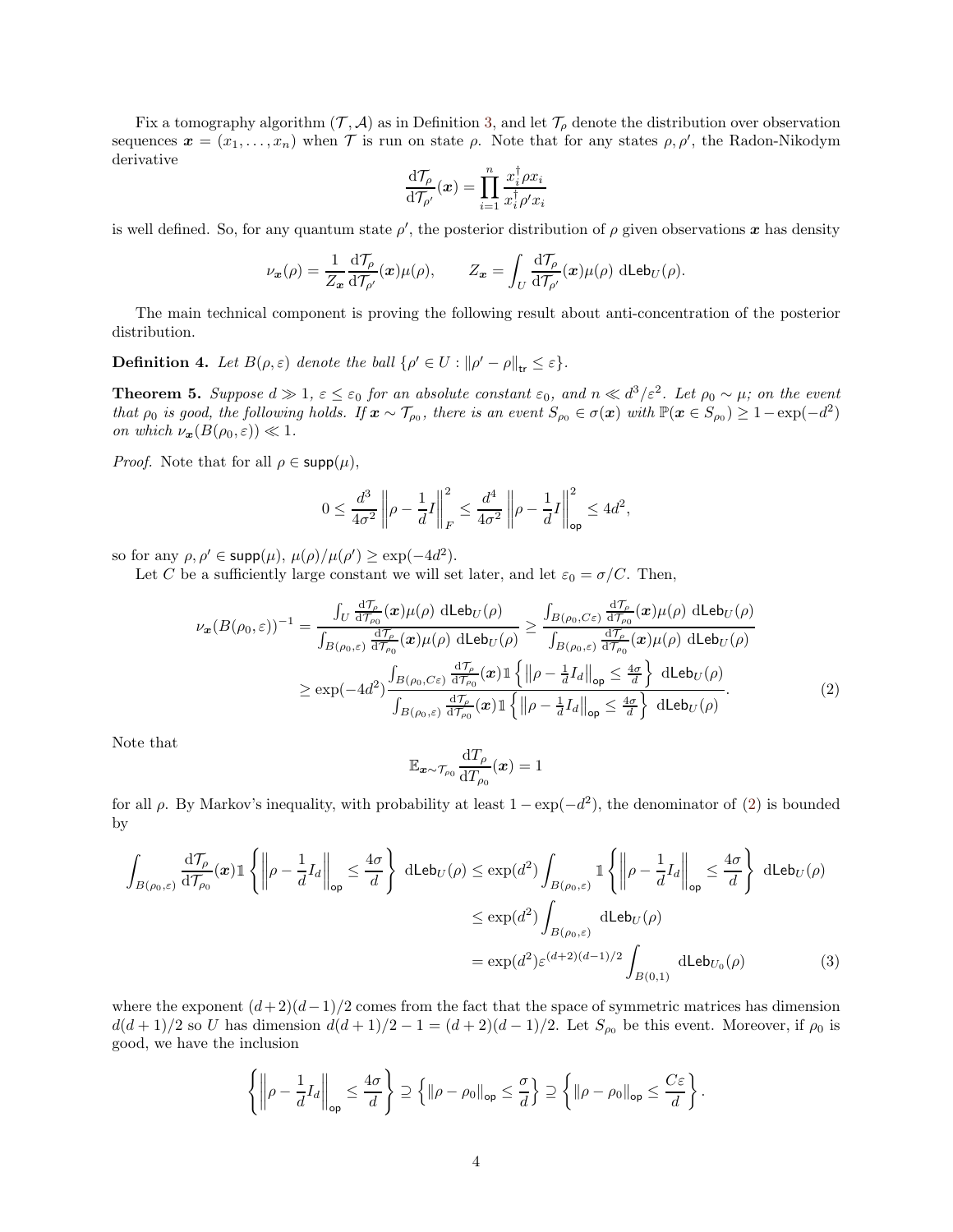For bounded measurable  $f$ , define the expectation operator

$$
\mathbb{E}'f(\rho) = \frac{\int_U f(\rho) \mathbbm{1}\left\{\|\rho - \rho_0\|_{\text{op}} \le \frac{C\varepsilon}{d}, \|\rho - \rho_0\|_{\text{tr}} \le C\varepsilon\right\} \text{ dLeb}_U(\rho)}{\int_U \mathbbm{1}\left\{\|\rho - \rho_0\|_{\text{op}} \le \frac{C\varepsilon}{d}, \|\rho - \rho_0\|_{\text{tr}} \le C\varepsilon\right\} \text{ dLeb}_U(\rho)}
$$

The numerator of [\(2\)](#page-3-0) is thus bounded by

$$
\int_{B(\rho_{0},C_{\varepsilon})} \frac{d\mathcal{T}_{\rho}}{dT_{\rho_{0}}}(\boldsymbol{x}) \mathbb{1} \left\{ \left\| \rho - \frac{1}{d} I_{d} \right\|_{op} \leq \frac{4\sigma}{d} \right\} \text{ dLeb}_{U}(\rho)
$$
\n
$$
\geq \int_{B(\rho_{0},C_{\varepsilon})} \frac{d\mathcal{T}_{\rho}}{dT_{\rho_{0}}}(\boldsymbol{x}) \mathbb{1} \left\{ \left\| \rho - \rho_{0} \right\|_{op} \leq \frac{C_{\varepsilon}}{d} \right\} \text{ dLeb}_{U}(\rho)
$$
\n
$$
= \mathbb{E}' \left[ \frac{d\mathcal{T}_{\rho}}{dT_{\rho_{0}}}(\boldsymbol{x}) \right] \int_{B(\rho_{0},C_{\varepsilon})} \mathbb{1} \left\{ \left\| \rho - \rho_{0} \right\|_{op} \leq \frac{C_{\varepsilon}}{d} \right\} \text{ dLeb}_{U}(\rho)
$$
\n
$$
= (C_{\varepsilon})^{(d+2)(d-1)/2} \mathbb{E}' \left[ \frac{d\mathcal{T}_{\rho}}{dT_{\rho_{0}}}(\boldsymbol{x}) \right] \int_{B(0,1)} \mathbb{1} \left\{ \left\| \rho \right\|_{op} \leq \frac{1}{d} \right\} \text{ dLeb}_{U_{0}}(\rho).
$$
\n(4)

Combining equations [\(2\)](#page-3-0), [\(3\)](#page-3-1), and [\(4\)](#page-4-0) gives, for good  $\rho_0$  and  $\mathbf{x} \in S_{\rho_0}$ ,

$$
\nu_{\mathbf{x}}(B(\rho_0,\varepsilon))^{-1} \geq \exp(-5d^2)C^{(d+2)(d-1)/2}\mathbb{E}'\left[\frac{\mathrm{d}\mathcal{T}_{\rho}}{\mathrm{d}\mathcal{T}_{\rho_0}}(\mathbf{x})\right] \frac{\int_{B(0,1)} \mathbb{1}\left\{||\rho||_{\mathsf{op}} \leq \frac{1}{d}\right\} \mathrm{dLeb}_{U_0}(\rho)}{\int_{B(0,1)} \mathrm{dLeb}_{U_0}(\rho)}.\tag{5}
$$

Estimating the last two terms with Lemmas [6](#page-4-1) and [7](#page-4-2) below, we have,

$$
\nu_{\mathbf{x}}(B(\rho_0, \varepsilon))^{-1} \ge \exp(-9d^2)C^{(d+2)(d-1)/2}.
$$

For  $C = e^{20}$  this diverges, so  $\nu_x(B(\rho_0, \varepsilon)) \ll 1$ .

<span id="page-4-1"></span>Lemma 6. Under the assumptions of Theorem [5,](#page-3-2)

$$
\mathbb{E}'\left[\frac{\mathrm{d}\mathcal{T}_{\rho}}{\mathrm{d}\mathcal{T}_{\rho_0}}(\boldsymbol{x})\right] \geq \exp(-d^2).
$$

Proof. For all  $\rho \in \text{supp}(\mu)$ , the eigenvalues of  $\rho$  lie within [0.96/d, 1.04/d]. Thus, for any unit vector x,  $x^\dagger \rho x$  $\frac{x^+\rho x}{x^+\rho_0 x} \in [0.96/1.04, 1.04/0.96] \subseteq [0.9, 1.1]$ . Using the fact that  $\log(1 + a) \ge a - \frac{2}{3}a^2$  for  $|a| \le 0.1$ , we have

$$
\log \frac{x^{\dagger} \rho x}{x^{\dagger} \rho_0 x} \ge \frac{x^{\dagger} (\rho - \rho_0) x}{x^{\dagger} \rho_0 x} - \frac{2}{3} \left( \frac{x^{\dagger} (\rho - \rho_0) x}{x^{\dagger} \rho_0 x} \right)^2 \ge \frac{x^{\dagger} (\rho - \rho_0) x}{x^{\dagger} \rho_0 x} - d^2 (x^{\dagger} (\rho - \rho_0) x)^2.
$$

By symmetry,  $\mathbb{E}'(\rho - \rho_0) = 0$ , and by rotational invariance,

$$
d^2\mathbb{E}'\left[\left(x^{\dagger}(\rho-\rho_0)x\right)^2\right]=\mathbb{E}'\left[\left\|\rho-\rho_0\right\|_F^2\right]\leq \mathbb{E}'\left[\left\|\rho-\rho_0\right\|_{\text{tr}}\left\|\rho-\rho_0\right\|_{\text{op}}\right]\leq \frac{C^2\varepsilon^2}{d}.
$$

Using Jensen's inequality and the above estimates, and recalling that  $n \ll d^3/\varepsilon^2$ ,

$$
\log \mathbb{E}'\left[\frac{\mathrm{d}\mathcal{T}_{\rho}}{\mathrm{d}\mathcal{T}_{\rho_0}}(\boldsymbol{x})\right] \geq \sum_{i=1}^n \mathbb{E}'\log \frac{x_i^{\dagger} \rho x_i}{x_i^{\dagger} \rho_0 x_i} \geq \sum_{i=1}^n \mathbb{E}'\left[\frac{x_i^{\dagger} (\rho - \rho_0) x_i}{x_i^{\dagger} \rho_0 x_i} - d^2 (x_i^{\dagger} (\rho - \rho_0) x_i)^2\right] \geq -\frac{C^2 n \varepsilon^2}{d} \geq -d^2. \ \blacksquare
$$

<span id="page-4-2"></span>Lemma 7. Under the assumptions of Theorem [5,](#page-3-2)

$$
\frac{\int_{B(0,1)} 1 \{\|\rho\|_{\text{op}} \leq \frac{1}{d}\} \text{ dLeb}_{U_0}(\rho)}{\int_{B(0,1)} \text{ dLeb}_{U_0}(\rho)} \geq \exp(-3d^2).
$$

<span id="page-4-0"></span> $\Box$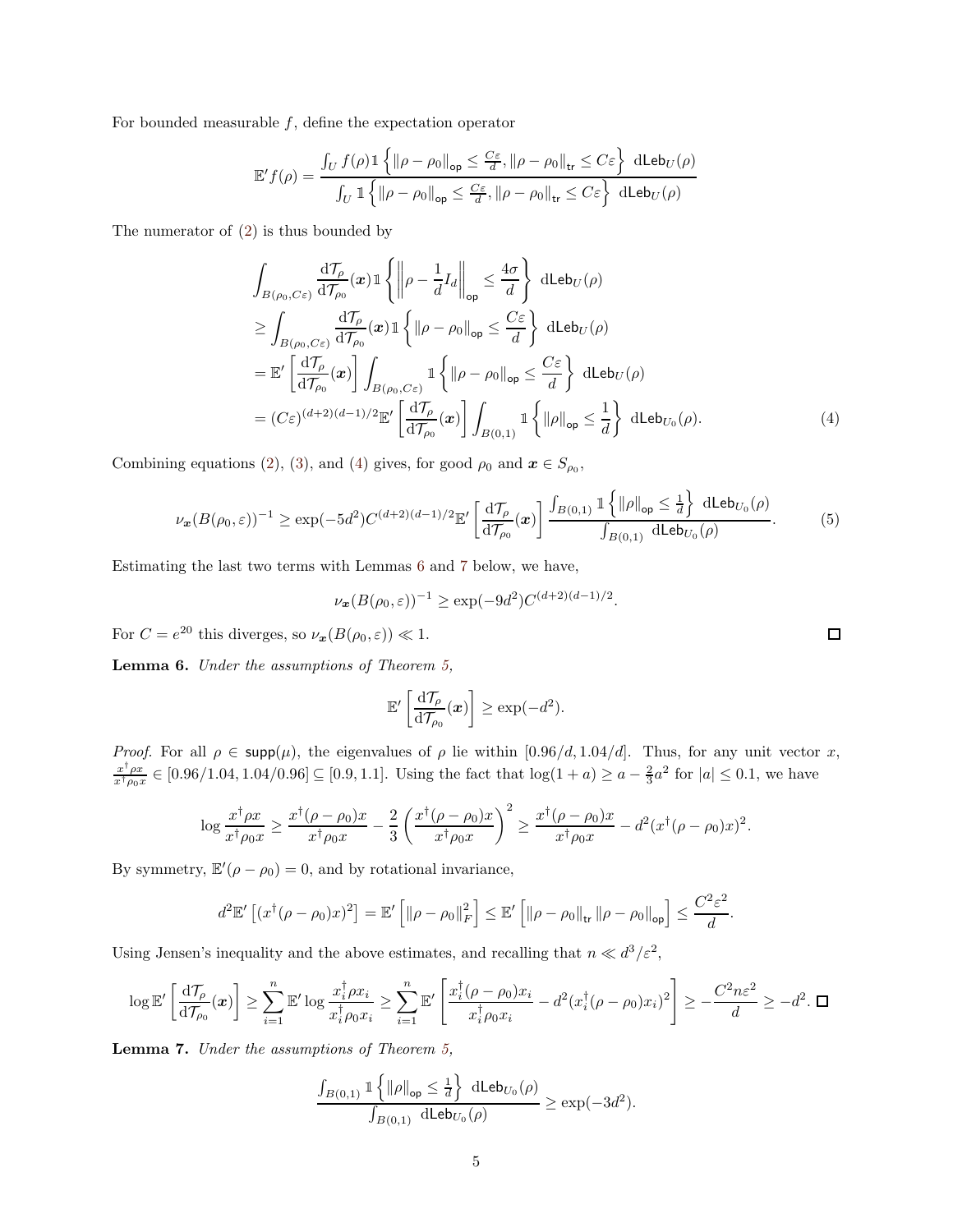Proof. See Section [4.](#page-5-1)

We can now prove our main lower bound for tomography with incoherent measurements, which we state formally below:

<span id="page-5-0"></span>**Theorem 8.** There exist absolute constants  $\varepsilon_0 > 0$  and  $d_0 \in \mathbb{N}$  such that for any  $0 < \varepsilon < \varepsilon_0$  and any integer  $d \geq d_0$ , the following holds. If  $n = o(d^3/\varepsilon^2)$ , then for any algorithm for state tomography  $(\mathcal{T}, \mathcal{A})$  that uses n incoherent, possibly adaptive, measurements, its output  $\hat{\rho}$  upon measuring n copies of  $\rho$  satisfies  $\|\rho - \hat{\rho}\|_{tr} > \varepsilon$ with probability  $1 - o(1)$ .

Proof. Let  $S \in \sigma(\rho, x)$  be the event that  $\rho \sim \mu$  is good and  $x \sim \mathcal{T}_{\rho}$  lies in  $S_{\rho}$ . In this proof we will abuse notation and use  $A$  to also denote the internal randomness used by  $A$ . It suffices to show  $\mathbb{P}_{\mathcal{A},\rho\sim\mu,\boldsymbol{x}\sim\mathcal{T}_{\rho}}[\|\mathcal{A}(\boldsymbol{x})-\rho\|_{\mathsf{tr}}\leq\varepsilon]=o(1).$ 

First note that

$$
\mathop{\mathbb{P}}_{\mathcal{A},\rho,\mathbf{x}}\left[\left\|\mathcal{A}(\mathbf{x})-\rho\right\|_{\mathsf{tr}}\leq\varepsilon\right]=\mathop{\mathbb{E}}_{\mathcal{A},\mathbf{x}}\mathop{\mathbb{P}}_{\rho\sim\nu_{\mathbf{x}}}\left[\mathbb{1}\left[\left\|\mathcal{A}(\mathbf{x})-\rho\right\|_{\mathsf{tr}}\leq\varepsilon\right]\right]
$$
(6)

<span id="page-5-2"></span>
$$
\leq \mathop{\mathbb{E}}_{\mathcal{A},\mathbf{x}} \mathop{\mathbb{E}}_{\rho \sim \nu_{\mathbf{x}}} \left[ \mathbb{1} \left[ \left\| \mathcal{A}(\mathbf{x}) - \rho \right\|_{\text{tr}} \leq \varepsilon \text{ and } (\rho,\mathbf{x}) \in S \right] \right] + o(1) \tag{7}
$$

where the second step follows by a union bound and the fact that  $\mathbb{P}[(\rho, x) \notin S] = e^{-\Omega(d)} + e^{-\Omega(d^2)} = o(1)$ by Theorem [5.](#page-3-2)

For any choice of internal randomness for A and any transcript  $x$ , let  $\rho_x^{\mathcal{A}}$  denote an arbitrary state for which  $(\rho_{\bm{x}}^{\mathcal{A}}, \bm{x}) \in S$  and  $\|\mathcal{A}(\bm{x}) - \rho_{\bm{x}}^{\mathcal{A}}\|_{\text{tr}} \leq \varepsilon$ , if such a state exists. Denote by  $\mathcal{E}$  the event that such a state exists. Then under  $\mathcal{E}$ , for any state  $\rho$  for which  $\|\mathcal{A}(x) - \rho\|_{tr} \leq \varepsilon$ , we have  $\|\rho_{x}^{\mathcal{A}} - \rho\|_{tr} \leq 2\varepsilon$ . If  $\mathcal{E}$  does not occur for some choice of internal randomness for  $A$  and some  $x$ , note that the corresponding inner expectation in [\(7\)](#page-5-2) is zero. We can thus upper bound the double expectation in [\(7\)](#page-5-2) by

$$
\mathop{\mathbb{E}}_{\mathcal{A},\mathbf{x}|\mathcal{E}} \mathop{\mathbb{E}}_{\rho\sim\nu_{\mathbf{x}}} \left[1\left[\left\|\rho_{\mathbf{x}}^{\mathcal{A}}-\rho\right\|_{\mathsf{tr}}\leq 2\varepsilon \text{ and } (\rho,\mathbf{x})\in S\right]\right] \leq \mathop{\mathbb{E}}_{\mathcal{A},\mathbf{x}|\mathcal{E}} \mathop{\mathbb{P}}_{\rho\sim\nu_{\mathbf{x}}} \left[\left\|\rho_{\mathbf{x}}^{\mathcal{A}}-\rho\right\|_{\mathsf{tr}}\leq 2\varepsilon\right] = o(1),\tag{8}
$$

where in the last step we used the fact that under  $\mathcal E$  we have  $(\rho_{\bm x}^{\mathcal A}, \bm x) \in S$ , so by Theorem [5](#page-3-2) the posterior measure  $\nu_x$  places  $o(1)$  mass on the trace norm  $\varepsilon$ -ball around  $\rho_x^{\mathcal{A}}$ . 口

# <span id="page-5-1"></span>4 Lower Bounding the Volume Ratio: Proof of Lemma [7](#page-4-2)

In this section, we will prove Lemma [7.](#page-4-2)

Let

$$
V = \left\{ \boldsymbol{\lambda} = (\lambda_1, \dots, \lambda_d) \in \mathbb{R}^d : \sum_{i=1}^d \lambda_i = 0 \right\}.
$$

This is a subspace of  $\mathbb{R}^d$  of codimension 1. It inherits the inner product of  $\mathbb{R}^d$ , which defines a Lebesgue measure  $\mathsf{Leb}_V$ . Define

$$
\Delta = \left\{ \boldsymbol{\lambda} \in V : \lambda_1 \geq \lambda_2 \geq \cdots \geq \lambda_d, \sum_{i=1}^d |\lambda_i| \leq 1 \right\}
$$

[\[AGZ05,](#page-6-3) Theorem 2.5.2] implies that if  $\lambda = (\lambda_1, \ldots, \lambda_d)$  are the eigenvalues of a uniformly random (w.r.t. Leb<sub>U<sub>0</sub></sub>) element of  $B(0,1)$ ,  $\lambda$  has density (w.r.t. Leb<sub>V</sub>)  $\frac{1}{Z}f(\lambda)$  supported on  $\Delta$ , where

$$
f(\boldsymbol{\lambda}) = \prod_{1 \leq i < j \leq d} |\lambda_i - \lambda_j|
$$

and Z is a normalizing factor. Let

$$
\Gamma = \left\{ \lambda \in V : \left| \lambda_i - \frac{d - 2i + 1}{d^2} \right| \leq \frac{1}{d^4} \right\}.
$$

Note that if  $\lambda \in \Gamma$ , then for all  $i \in [d]$ ,  $|\lambda_i| \leq \frac{d-1}{d^2} + \frac{1}{d^4} \leq \frac{1}{d}$ , so the corresponding matrix  $\rho$  satisfies  $||\rho||_{op} \leq \frac{1}{d}$ . Moreover  $\Gamma \subseteq \Delta$ : we have  $\lambda_i - \lambda_{i+1} \geq \frac{2}{d^2} - \frac{2}{d^4} > 0$  and  $\sum_{i=1}^d |\lambda_i| \leq d \cdot \frac{1}{d} = 1$ .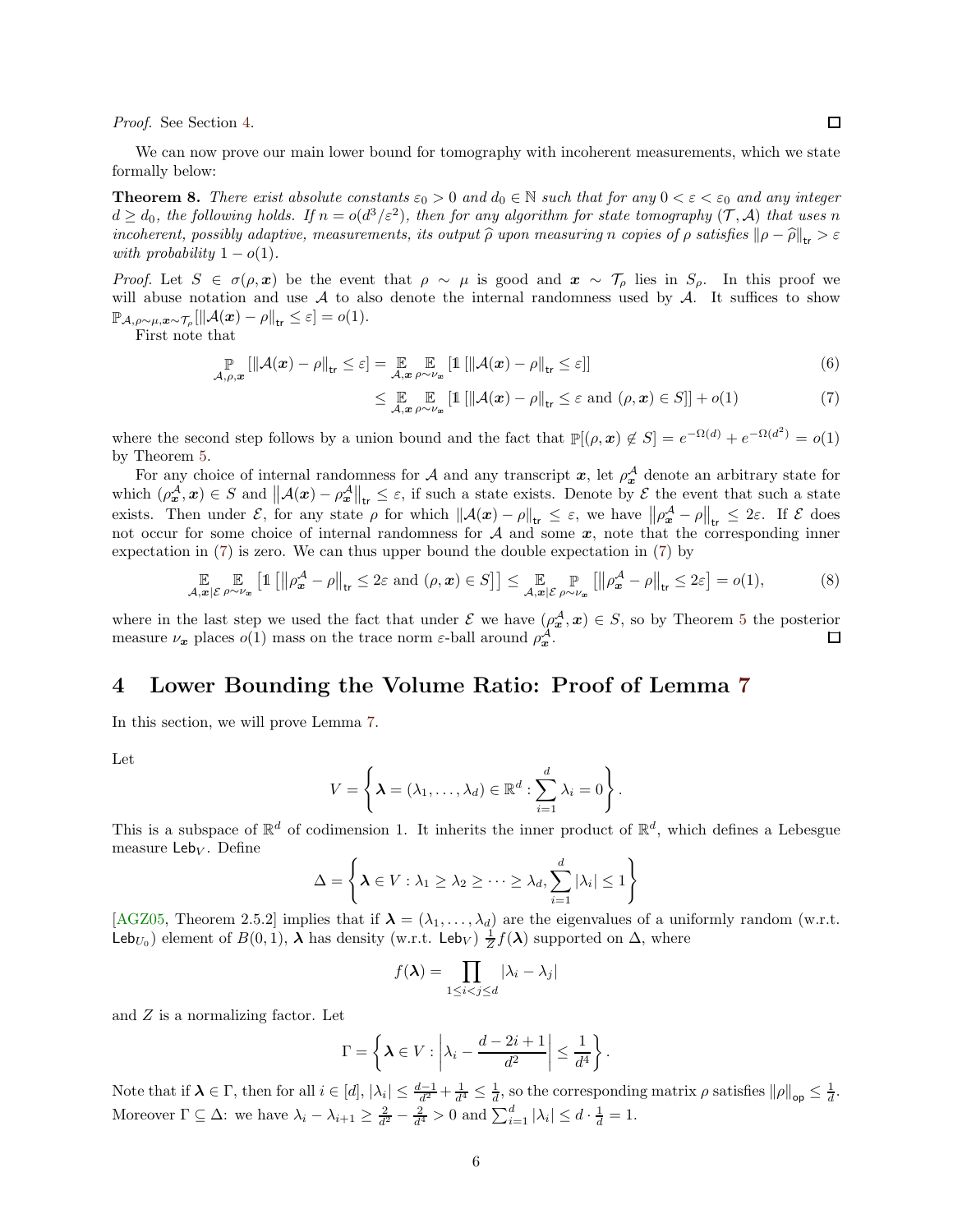**Proposition 9.** For any  $\lambda \in \Gamma$ ,  $f(\lambda) \geq 1/((2e)^{d^2/2}d^{d(d-1)/2})$ .

*Proof.* For each  $i \in [d]$ ,

$$
\prod_{j\in[d]\backslash\{i\}} |\lambda_i - \lambda_j| \ge \prod_{j=1}^{i-1} \left( \frac{2(i-j)}{d^2} - \frac{2}{d^4} \right) \prod_{j=i+1}^d \left( \frac{2(j-i)}{d^2} - \frac{2}{d^4} \right) \ge \prod_{j=1}^{i-1} \frac{i-j}{d^2} \prod_{j=i+1}^d \frac{j-i}{d^2} \ge \prod_{j=1}^{d-1} \frac{j}{2d^2}
$$

$$
\ge \frac{(d-1)!}{2^d d^{2(d-1)}} = \frac{d!}{2^d d^{2d-1}} \ge \frac{(d/e)^d}{2^d d^{2d-1}} \ge \frac{1}{(2e)^d d^{d-1}}.
$$

Thus

$$
f(\lambda) = \left(\prod_{i=1}^d \prod_{j \in [d] \setminus \{i\}} |\lambda_i - \lambda_j|\right)^{1/2} \ge \frac{1}{(2e)^{d^2/2} d^{d(d-1)/2}}.
$$

**Proposition 10.** For any  $\lambda \in \Delta$ ,  $f(\lambda) \leq e^{2d^2}/d^{d(d-1)/2}$ .

*Proof.* Let  $(\bar{\lambda}_1, \ldots, \bar{\lambda}_d)$  be the permutation of  $(\lambda_1, \ldots, \lambda_d)$  with  $|\bar{\lambda}_1| \leq \cdots \leq |\bar{\lambda}_d|$ . For each  $i \in [d]$ ,

$$
\prod_{j
$$

so (since  $\sum_{i=1}^{d} |\lambda_i| \leq 1$ )

$$
f(\boldsymbol{\lambda}) = \prod_{i=1}^{d} \prod_{j < i} |\bar{\lambda}_i - \bar{\lambda}_j| \leq \frac{e^{2d^2 \sum_{i=1}^{d} |\bar{\lambda}_i|}}{d^{d(d-1)/2}} \leq \frac{e^{2d^2}}{d^{d(d-1)/2}}.
$$

*Proof of Lemma [7.](#page-4-2)* The set  $\Delta$  has volume w.r.t. Leb<sub>V</sub> at most  $e^{O(d)}$ : the projection of  $\Delta$  onto its first  $d-1$ coordinates is a bijection to  $\mathbb{R}^{d-1}$  with Jacobian  $O(1)$ , and each resulting coordinate is in  $[-1, 1]$ . Similarly, the set  $\Gamma$  has volume w.r.t. Leb<sub>V</sub> at least  $O(1) \cdot (2d^{-4})^{d-1} = d^{-O(d)}$ . Thus, by the last two propositions,

$$
\frac{\int_{B(0,1)} \mathbb{1}\left\{ \|\rho\|_{\mathsf{op}} \leq \frac{1}{d} \right\} \, \mathrm{d} \mathsf{Leb}_{U_0}(\rho)}{\int_{B(0,1)} \, \mathrm{d} \mathsf{Leb}_{U_0}(\rho)} \geq \frac{\int_{\Gamma} f(\boldsymbol{\lambda}) \, \mathrm{d} \mathsf{Leb}_{V}(\boldsymbol{\lambda})}{\int_{\Delta} f(\boldsymbol{\lambda}) \, \mathrm{d} \mathsf{Leb}_{V}(\boldsymbol{\lambda})} \geq \frac{d^{-O(d)}}{e^{O(d)}} \cdot \frac{\inf_{\boldsymbol{\lambda} \in \Gamma} f(\boldsymbol{\lambda})}{\sup_{\boldsymbol{\lambda} \in \Delta} f(\boldsymbol{\lambda})} \geq \frac{d^{-O(d)}(d)}{e^{O(d)}} \cdot \frac{1}{\sup_{\boldsymbol{\lambda} \in \Delta} f(\boldsymbol{\lambda})} \geq \frac{1}{e^{O(d)}} \cdot \frac{1}{\sup_{\boldsymbol{\lambda} \in \Delta} f(\boldsymbol{\lambda})} \geq \frac{1}{e^{O(d)}} \cdot \frac{1}{e^{O(d)}} \cdot \frac{1}{\sup_{\boldsymbol{\lambda} \in \Delta} f(\boldsymbol{\lambda})} \geq \frac{1}{e^{O(d)}} \cdot \frac{1}{\sup_{\boldsymbol{\lambda} \in \Delta} f(\boldsymbol{\lambda})} \geq \frac{1}{e^{O(d)}} \cdot \frac{1}{\sup_{\boldsymbol{\lambda} \in \Delta} f(\boldsymbol{\lambda})} \geq \frac{1}{e^{O(d)}} \cdot \frac{1}{\sup_{\boldsymbol{\lambda} \in \Delta} f(\boldsymbol{\lambda})} \geq \frac{1}{e^{O(d)}} \cdot \frac{1}{\sup_{\boldsymbol{\lambda} \in \Delta} f(\boldsymbol{\lambda})} \geq \frac{1}{e^{O(d)}} \cdot \frac{1}{\sup_{\boldsymbol{\lambda} \in \Delta} f(\boldsymbol{\lambda})} \geq \frac{1}{e^{O(d)}} \cdot \frac{1}{\sup_{\boldsymbol{\lambda} \in \Delta} f(\boldsymbol{\lambda})} \geq \frac{1}{e^{O(d)}} \cdot \frac{1}{\sup_{\boldsymbol{\lambda} \in \Delta} f(\boldsymbol{\lambda})} \geq \frac{1}{e^{O(d)}} \cdot \frac{1}{\sup_{\boldsymbol{\lambda} \in \Delta} f(\boldsymbol{\lambda})} \geq \frac{1}{e^{O(d)}} \cdot \frac{1}{\sup_{\boldsymbol{\lambda} \in \Delta} f(\boldsymbol{\lambda
$$

Acknowledgments. SC and JL would like to thank Jordan Cotler and Hsin-Yuan Huang for illuminating discussions about tomography with incoherent measurements.

# References

- <span id="page-6-1"></span>[ACQ22] Dorit Aharonov, Jordan Cotler, and Xiao-Liang Qi. Quantum algorithmic measurement. Nature communications, 13(1):1–9, 2022.
- <span id="page-6-3"></span>[AGZ05] Greg Anderson, Alice Guionnet, and Ofer Zeitouni. An Introduction to Random Matrices. Cambridge University Press, 2005.
- <span id="page-6-2"></span>[BBG<sup>+</sup>06] Emilio Bagan, MA Ballester, Richard D Gill, Alex Monras, and Ramon Munoz-Tapia. Optimal full estimation of qubit mixed states. Physical Review A, 73(3):032301, 2006.
- <span id="page-6-0"></span>[BCG13] Konrad Banaszek, Marcus Cramer, and David Gross. Focus on quantum tomography. New Journal of Physics, 15(12):125020, 2013.